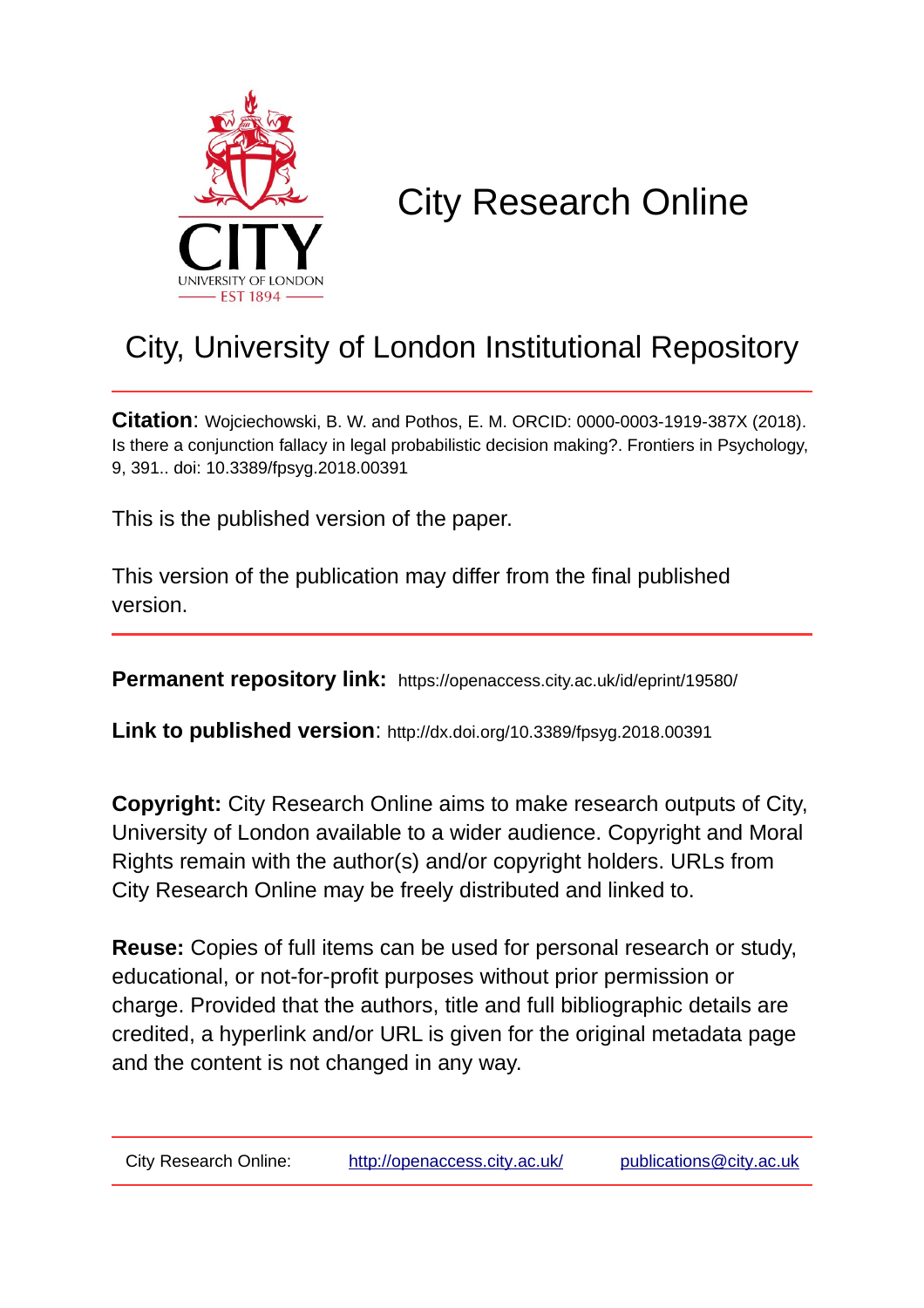



## Is There a Conjunction Fallacy in [Legal Probabilistic Decision Making?](https://www.frontiersin.org/articles/10.3389/fpsyg.2018.00391/full)

#### [Bartosz W. Wojciechowski](http://loop.frontiersin.org/people/507367/overview) 1\* and [Emmanuel M. Pothos](http://loop.frontiersin.org/people/9670/overview)<sup>2</sup>

<sup>1</sup> Department of Clinical and Forensic Psychology, Institute of Psychology, University of Silesia of Katowice, Katowice, Poland, <sup>2</sup> Department of Psychology, City, University of London, London, United Kingdom

Classical probability theory (CPT) has represented the rational standard for decision making in human cognition. Even though CPT has provided many descriptively excellent decision models, there have also been some empirical results persistently problematic for CPT accounts. The tension between the normative prescription of CPT and human behavior is particularly acute in cases where we have higher expectations for rational decisions. One such case concerns legal decision making from legal experts, such as attorneys and prosecutors and, more so, judges. In the present research we explore one of the most influential CPT decision fallacies, the conjunction fallacy (CF), in a legal decision making task, involving assessing evidence that the same suspect had committed two separate crimes. The information for the two crimes was presented consecutively. Each participant was asked to provide individual ratings for the two crimes in some cases and conjunctive probability rating for both crimes in other cases, after all information had been presented. Overall, 360 probability ratings for guilt were collected from 120 participants, comprised of 40 judges, 40 attorneys and prosecutors, and 40 individuals without legal education. Our results provide evidence for a double conjunction fallacy (in this case, a higher probability of committing both crimes than the probability of committing either crime individually), in the group of individuals without legal education. These results are discussed in terms of their applied implications and in relation to a recent framework for understanding such results, quantum probability theory (QPT).

Keywords: conjunction fallacy, legal decision making, quantum cognition, quantum probability theory, legal

psychology

## INTRODUCTION

A fundamental principle in the judiciary system is that a judgment, decree, or decision rendered by a court and the interpretation, application, or enforcement of an existing law relating to a particular set of facts in some case are all products of rational, correct decision making. Such expectations for a rational standard in decision making increase with seniority in the judiciary system. For example, in the course of even a single case, a judge may have to make countless decisions, and every one of them is important for the overall proceedings and legal outcome. A judge decides if an accused stays out of jail pending trial, whether or not evidence is admissible, and what sources of information can be included in relation to a crime. Judges often decide if someone should be found guilty and sentenced, or may be placed on probation, and for how long. Judges must evaluate evidence, in accordance to particular (often very complex) rules, classify evidence, and employ evidence in order to issue a verdict. Attorneys and prosecutors must likewise have sufficiently high

#### **OPEN ACCESS**

#### Edited by:

Eldad Yechiam, Technion – Israel Institute of Technology, Israel

#### Reviewed by:

Jean Baratgin, Université Paris 8, France Peter Lewinski, University of Oxford, United Kingdom

#### \*Correspondence:

Bartosz W. Wojciechowski [bartosz.wojciechowski@us.edu.pl](mailto:bartosz.wojciechowski@us.edu.pl)

#### Specialty section:

This article was submitted to Cognitive Science, a section of the journal Frontiers in Psychology

Received: 13 December 2017 Accepted: 09 March 2018 Published: 05 April 2018

#### Citation:

Wojciechowski BW and Pothos EM (2018) Is There a Conjunction Fallacy in Legal Probabilistic Decision Making? Front. Psychol. 9:391. doi: [10.3389/fpsyg.2018.00391](https://doi.org/10.3389/fpsyg.2018.00391)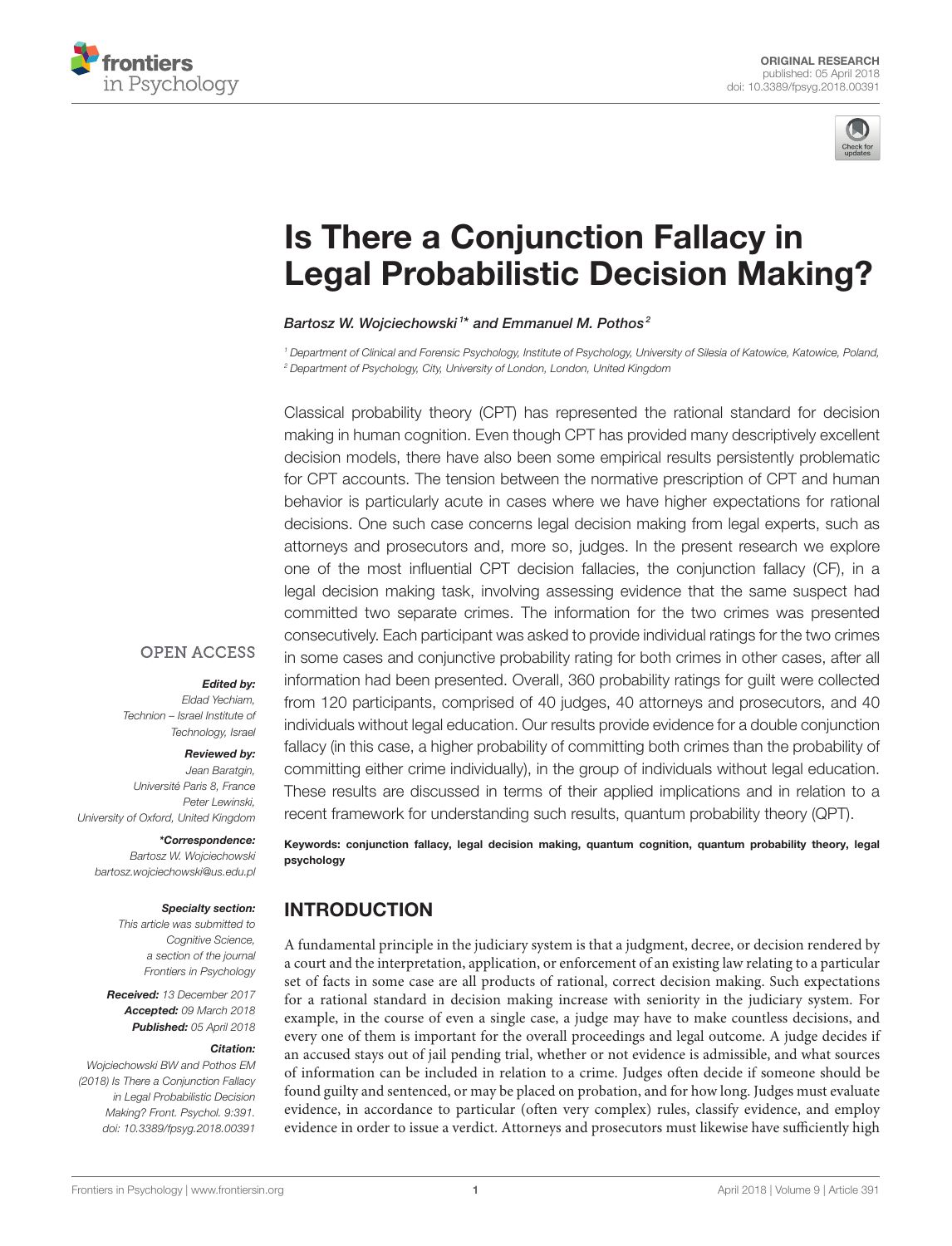familiarity with legal proceedings, even if the corresponding expectations for normative decisions are not as high as for judges, but even lay individuals are sometimes expected to be able to operate at such high standards in legal proceedings (e.g., when members of a jury). There is a clear need to appreciate the psychological strengths and limitations of human minds to achieve the normative standard expected in relation to legal decision making [\(Gigerenzer and Goldstein, 1996\)](#page-11-0). If human input into the judiciary process can undermine the accuracy of criminal verdicts, then the process may be ill equipped to distinguish truth and error and fall short of delivering the precision that befits the solemn epistemic demands of the criminal justice system and the certitude it proclaims to embody [\(Simon, 2012\)](#page-11-1). Therefore, it is important to study and understand the cognitive processes involved in the evaluation of findings and evidence, probability assessment, problem solving, biases associated with legal decision-making, and how and when participants in legal proceedings rely on the perceptions of others [\(Kapardis, 2003;](#page-11-2) [Daftary-Kapur et al., 2010;](#page-10-0) Spellman and Tenney, [2010\)](#page-11-3).

Most of the previous research on legal decision making has focused on the influence of external factors, such as: pretrial publicity, inadmissible evidence, scientific evidence, racial stereotypes, the confidence of eyewitnesses, or indeed their attractiveness and any informant's confidence in the quality of their knowledge [\(Spellman and Tenney, 2010;](#page-11-3) [Fox et al.,](#page-11-4) [2011;](#page-11-4) [McCabe and Krauss, 2011;](#page-11-5) [Tenney et al., 2011\)](#page-11-6). Studies have shown that attorneys and prosecutors often have difficulty in judging whether a witness correctly identified the alleged perpetrator, memories are accurate, and a confession offers a truthful account of the suspect's deeds [\(Simon, 2012\)](#page-11-1). Research in simulated and real legal settings has shown that an adequate model of judiciary decision making must include the role of human bias [\(Green and Wrightsman, 2003\)](#page-11-7), for example, judges tend to explain a defendant's actions reflecting on their own past experiences and assumptions [\(Saks and Thompson,](#page-11-8) [2003\)](#page-11-8). Likewise, there is evidence that attorneys and prosecutors underutilize probabilistic information and fail to understand a wide variety of statistical principles as well as methodological issues [\(McAuliff et al., 2003;](#page-11-9) [Daftary-Kapur et al., 2010;](#page-10-0) Spellman and Tenney, [2010\)](#page-11-3). Because of the influence of personal biases, attorneys and prosecutors given identical information may reach widely differing verdicts [\(Green and Wrightsman, 2003\)](#page-11-7). For example, it has been found that final pieces of evidence have pervasive impact, the party going with argument as second is strongly advantaged and evidence occurring toward the end of the presentation is favored [\(Walker et al., 1972\)](#page-11-10). In a series of studies [Furnham \(1986\)](#page-11-11) has replicated recency effect in the formation of judgments of innocence and guilt of a defendant in an actual trial. Identical information received in a different order produced significantly different final verdicts and the effect generalized over population and time, that is different subjects yielded substantially different results. Such results are overall consistent with research across many more specific areas in decision making, showing that decisions are subject to framing or order effects and other apparently incidental aspects of the presented information and the evaluation process (e.g., Tversky and Kahneman, [1974;](#page-11-12) [Hogarth and Einhorn, 1992\)](#page-11-13).

Naturally, before a pattern of human decision making can be relegated to a non-normative bias, one needs a standard for normative decision making. Psychologists generally endorse classical probability theory (CPT; e.g., [Kolmogorov, 1933\)](#page-11-14) as the absolute standard for normative behavior (Oaksford and Chater, [2009;](#page-11-15) [Tenenbaum et al., 2011\)](#page-11-16), over and above notably classical logic (for the very interesting debate of what is the more appropriate foundation for rationality in human behavior see e.g., [Oaksford and Chater, 2009,](#page-11-15) as well as [Baratgin et al., 2014;](#page-10-1) [Cruz et al., 2015;](#page-10-2) [Politzer and Baratgin, 2016\)](#page-11-17). The CPT axioms are a simple set of principles (e.g., see [Howson and Urbach,](#page-11-18) [1993\)](#page-11-18). These principles are identical whether probabilities are interpreted as frequencies or subjective degrees of belief. If one interprets probabilities as frequencies, then one effectively obtains a picture of probabilities using parts of generalized volumes, and one is led to the axioms of classical probability theory. If subjective degrees of belief are employed, these same axioms are derived with the aid of the Dutch book theorem [\(de Finetti et al., 1993\)](#page-10-3). That is, the identical framework of CPT can be derived either from frequentist probabilities (via set theory) or subjective probabilities (with the aid of the Dutch book theorem). Psychologically, the normative case of CPT is supported by powerful mathematical results, notably the Dutch book theorem, according to which probabilistic assignment consistent with CPT protects from certain loss [\(de Finetti, 1993;](#page-10-4) [Pothos et al., 2017\)](#page-11-19). CPT is relevant in any situation where a person needs to adjust subjective probabilities, in light of existing and new evidence. Indeed, there have been several successful cognitive models based on CPT, providing good evidence that humans are mostly rational (overview in [Oaksford and Chater,](#page-11-15) [2009\)](#page-11-15). Equally, there have been persistent discrepancies between the prescription of CPT and human behavior and such results cast doubt for any strong claim regarding human rationality in decision making. Such results are often called fallacies, to emphasize that corresponding decision making is incorrect.

One of the most famous fallacies is the conjunction fallacy (CF), discovered by [Tversky and Kahneman's \(1983\)](#page-11-20) in one of the most influential studies in decision making. Tversky and Kahneman presented brief vignettes to participants describing various hypothetical persons. In one of their examples, Linda was presented as intelligent and outspoken. Subsequent to reading the vignette, participants were asked to rank order several statements about Linda, in terms of how likely they considered them to be. The critical statements were that Linda is a feminist (F; very likely given the description), Linda is a bank teller (BT; very unlikely given the description), and Linda is a bank teller and feminist. Tversky and Kahneman reported results which indicated that  $Prob(F) > Prob(BT \& F) > Prob(BT)$ . The finding that  $Prob(BT\&F) > Prob(BT)$  has been called the CF, as it is not possible in CPT. Before we consider how this comes about, note first that the CF has been extensively replicated—in both Tversky and Kahneman's original study and in subsequent work, there have been numerous replications: the CF is certainly not common in decision making, but at the same time it is easy to construct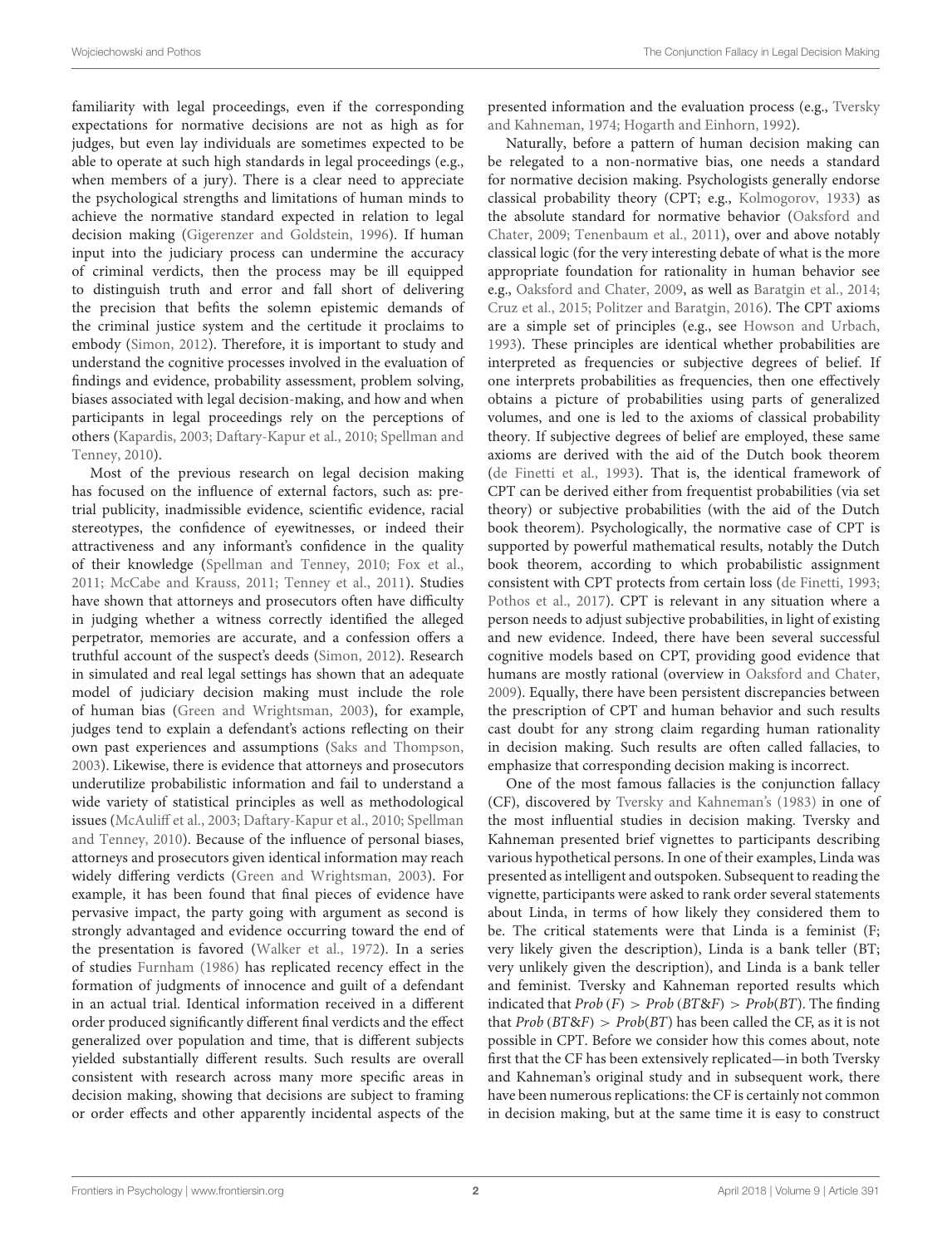conditions that reliably lead to a CF (for a recent overview see [Busemeyer et al., 2011\)](#page-10-5).

There have been several attempts to reconcile the CF with CPT principles and rational behavior. An influential idea is to explain away the CF as a misunderstanding between what the experimenter intends and what the participant understands. Perhaps, in seeing the BT statement, participants understand BT&∼F (which could be justified as a conversational implicature, [Grice, 1975\)](#page-11-21), another conjunction, and so one that can compare more flexibly with BT&F. There has been enormous research on this issue. The bottom line is that, even though various disambiguation procedures can reduce the rate of the CF, a residual CF is persistent (e.g., [Dulany and Hilton, 1991;](#page-10-6) Sides et al., [2002;](#page-11-22) [Moro, 2009;](#page-11-23) [Tentori and Crupi, 2012\)](#page-11-24). Different notions of probability may also impact on the extent to which a judgment should be considered a fallacy [\(Baratgin and Politzer,](#page-10-7) [2006\)](#page-10-7).

Why is the CF so problematic for the assessment of rationality in human decision making? Consider the following problem. We are trying to estimate how often it rains and snows in December in Krakow. To do this, we consider all days on which it may have rained and/or snowed in Krakow in each December across the last 10 years. We count all the days on which it may have rained. From these rainy days, we identify the subset on which it snowed too. However, clearly it is not possible to have more days on which it both rained and snowed, than just rained. As noted, CPT implies a picture of probabilistic assignment as generalized volumes, with subsets/ events corresponding to parts of volumes—a conjunction is an intersection of conjuncts and it can never be greater than either conjunct.

There have been many attempts to absolve the CF of fallacy, even excluding any issues related to how the relevant statements are understood by participants. A trivial one is that when participants evaluate the conjunction they are in one frame of mind or context than when the evaluate the conjunct. Then, the CF result can be written by  $Prob (BT \& F|context1)$  > Prob(BT|context2), and the conditionalizing variable no longer implies a fallacy. However, most decision researchers are not content with such explanations (we defer a more complete discussion of possible accounts of the CF until we have actually demonstrated a CF). Instead, a popular approach is to assume that there are two separate routes to decision making, one which is fully normative and produces decisions consistent with the principles of CPT and one which is quick and approximate, for quick relatively unimportant decisions, which is the norm in every day decision making [\(Sloman, 1996;](#page-11-25) [Kahneman, 2001;](#page-11-26) [DeNeys and Goel, 2011;](#page-10-8) [Elqayam and Evans, 2013\)](#page-10-9). Given the importance of decision making in legal contexts for our lives, such an approach would have to predict that, if humans are capable of normative decision making at all, this would be evidenced in such contexts—but, it also appears that decision fallacies can sometimes appear in such contexts (see also Saks and Thompson, [2003\)](#page-11-8).

With the above considerations in mind, we consider whether the CF can be evidenced in decision making relating to legal problems, using participants across a wide range of legal expertise, from (legally) naïve individuals, to attorneys and prosecutors, to judges (in Poland); the latter category represents an expectation of the highest possible standard of legal decision making and, if there is reality to dual-route models of human decision making, they should embody the normative route more so than other groups. The experimental investigation is based on the presentation of information regarding two possible crimes different individuals may have committed. The information for each crime is presented sequentially. For a particular case, some participants had to decide whether suspects committed each crime individually, other participants had to make a single conjunctive judgment of whether the suspect was guilty of both crimes. All participants were presented with multiple cases, so that they had to provide probability ratings both for conjunctions and individual conjuncts. Classically, if one considers all these suspects, say they are 100, some of them would have committed only the first crime and some of them the second crime. For a suspect to have committed both crimes, clearly he/she needs to have also committed either crime—it is not possible for the probability of the conjunction (committing both crimes) to be greater than for either conjunct (committing either crime individually). However, psychologically, the logic of the design is that if a person is, for example judged to be guilty of one crime, then he/she would be likely to have committed the other too, especially in cases of related crimes (which is indeed close to one of [Tversky and Kahneman's, 1983,](#page-11-20) assumptions for when to expect a CF, i.e., when there is some causal relation between the conjuncts).

## MATERIALS AND METHODS

### **Participants**

The study was approved by the ethical committee of the Institute of Psychology at the University of Silesia and all participants provided written consent prior to participation.

We briefly describe the legal system in Poland, since all participants were recruited in that country. According to the rules governing Polish criminal proceedings, the judge plays an active role in the trial when the evidence is examined. All courts are presided over by judges who are appointed by the President of the Republic on the recommendation of the National Council of Judiciary. The judges in Poland are independent and are accountable only to the law. The minimum age for appointment is 26 and the compulsory retirement age is 70. Candidates for judicial appointment must successfully pass a public exam and be employed for at least 2 years as an assistant judge. Professional judges must attain a university law degree and complete a 4 year training period and a 2-year period of court apprenticeship. Professional judges and lay assessors together deliberate and vote on the penalty to be imposed.

The public prosecutor is the only person who has the right to issue an order on the presentation of charges, to decide on the application of pre-trial detention, or to decide the method of terminating the proceedings. Defendants are presumed innocent until proven guilty; the burden of proof is on the prosecution. The accused have the right to a legal advisor, to argumentation, to participate in procedural actions, to appeal against procedural decisions, and to be acquainted with the case files. Accused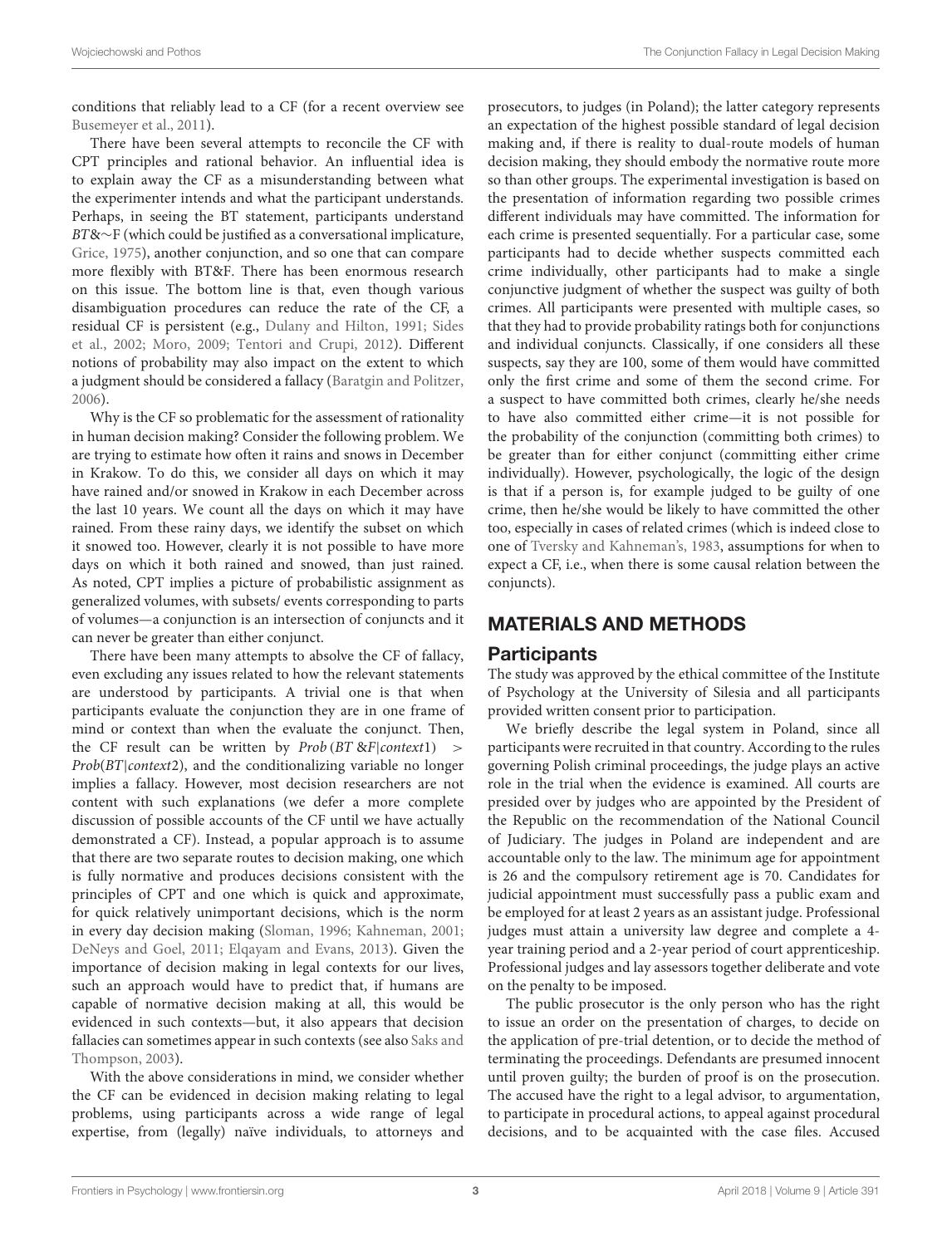persons have the right to employ a legal adviser (attorney or solicitor) for their defense, if the accused cannot afford to pay for one, they may be granted legal aid at public expense.

Court proceedings are usually public and take the form of an oral hearing that is documented on the record. Sentencing is decided immediately after the judges and lay assessors deliberate and vote on the question of guilt, the legal classification of the act, and other issues (e.g., civil complaints). This all occurs in one session. There is a separate evidentiary proceeding devoted to the question of the penalty, and a separate session with deliberation and voting on the penalty imposed. The judgement is an integral whole and is pronounced on the question of guilt and penalty at the same time. After the judgement is passed, it is immediately recorded in writing. In addition, the presiding judge must always announce it orally in the courtroom.

The law requires the judge and other members of the panel to rely on three factors during sentencing: (1) evidence and its evaluation, (2) the principles of science, and (3) personal experience. The confession of the accused is considered an important part of the evidence, but it is not sufficient in itself to prove guilt. The defendant may not be interrogated under oath. Unlike the Anglo-Saxon process, there are no separate presentations of evidence by the prosecutor and the defense during the trial. Expert opinion is subject to evaluation by the court according to the rules of evidence of Polish criminal procedure. For this reason, the court is not bound by the expert's conclusion. However, as in most other jurisdictions, expert opinions, especially given by psychiatrists, are accepted by the courts. This is particularly true if the offender's mental capabilities or potential dangerousness are assessed.

Three groups of participants took part in the experiment: 40 criminal court judges (22 women, 18 men, aged between 29 and 66 years,  $M = 42.25$ ;  $SD = 7.66$ ; with professional experience from 3 to 30 years,  $M = 13.5$ ;  $SD = 6.30$ ; 40 prosecutors and attorneys (20 women, 20 men; aged between 28 and 60 years,  $M = 40.45$ ;  $SD = 8.35$ ; with professional experience raging from one to 35 years,  $M = 10.05$ ;  $SD = 8.18$ ); and 40 participants without legal background (21 women, 19 men, aged between 21 and 62 years  $M = 32.30$ ;  $SD = 11.09$ ; their non-legal professional experience ranged from none to 40 years;  $M = 9.63$ ;  $SD = 10.80$ ). All participants were recruited in Poland and were Polish. The first author used his professional experience and network to identify professional participants (judges, prosecutors, and attorneys) willing to take part. The participants with no legal background were recruited by the first author as well, amongst colleagues/ acquaintances. Decision as to whether or not to take part in this study was completely voluntary. Subjects were informed, that the aim of the research is to explore legal decision making and distinctive characteristics of judges and lawyers in evidence evaluation mechanisms. Participants received a consent form (for participation to the study) prior to the study and a debriefing form after the end of the study. Participants received no compensation or remuneration for taking part in the research. Note, given the focus of the study on judges and attorneys in law (including prosecutors), the only option for proceeding was professional/personal contacts of the first author (who is a practicing attorney). Notably, we could not offer financial incentives for participation, because it is extremely complicated in the Polish system to pay judges or prosecutors (and indeed it is unlikely that a small payment would motivate such individuals to take part in a psychology study). Given that one part of the sample was not monetarily compensated for participation, it was appropriate to seek volunteers for all participant groups. One might wonder whether the voluntary nature of participation could introduce systematic biases in participants' performance, but in this case it is unclear what would be the nature of such biases (this is not a study where higher motivation could easily translate to a simple measure of "better" or worse performance, at least not in a way that would be obvious to participants; [Orne, 1962\)](#page-11-27). Still, we cannot preclude the possibility that the personal connection that was the basis for recruitment might have influenced results in a certain way.

#### **Design**

The experiment had a 2 (is the suspect guilty or innocent?: guilty vs. innocent) x 2 (rating: a single conjunctive rating for both crimes vs. two ratings for each crime) x 3 (participant: judge vs. lawyer vs. layperson) mixed design (**[Figure 1](#page-5-0)**). The participant variable was a between participants factor, the suspect and rating variables were within participant factors. The CF would be committed if there is a main effect of rating. Note, for a particular case, a CF would be assessed on the basis of ratings from different participants, but each participant provided ratings for both individual crimes and conjunctive ratings for the two crimes in a case. The two challenges we had to address are these: First, we wanted participants to make judgments both for conjunctive and individual events. This is an obvious requirement since the probabilistic assessment for e.g., a conjunction matters only by comparison to that of a marginal. Second, it is clearly meaningless to ask the same participant to rate simultaneously both the conjunction and the individual statements for the same case. Equally, we could not adopt [Tversky and Kahneman](#page-11-20) [\(1983\)](#page-11-20) ingenious procedure of rank ordering marginals and conjunctions. Therefore, we resorted to a mixed effects approach, with specific case tracked explicitly in the analyses (instead of averaging). Regarding the conceptual assumptions that support a conclusion of a CF or not, for each case we took care to provide detailed vignettes with all relevant information so that, to a first approximation, all participants can be thought of as having the same knowledge prior to providing probability estimates.

An interesting possibility concerns an interaction between rating and participant, with some participant groups less likely to commit the CF. Dual route approaches to decision making will lead us to expect that judges would be less likely to commit the CF, compared to participants with no legal training.

#### **Materials**

During previous studies we have gained access to real life criminal cases records from different District Courts and Appellate Courts in Poland of criminal investigations concerning crimes committed between years 2000 and 2015. The files for each criminal case, including interrogation and interview protocols, expert evidence, and adjudications, were thoroughly reviewed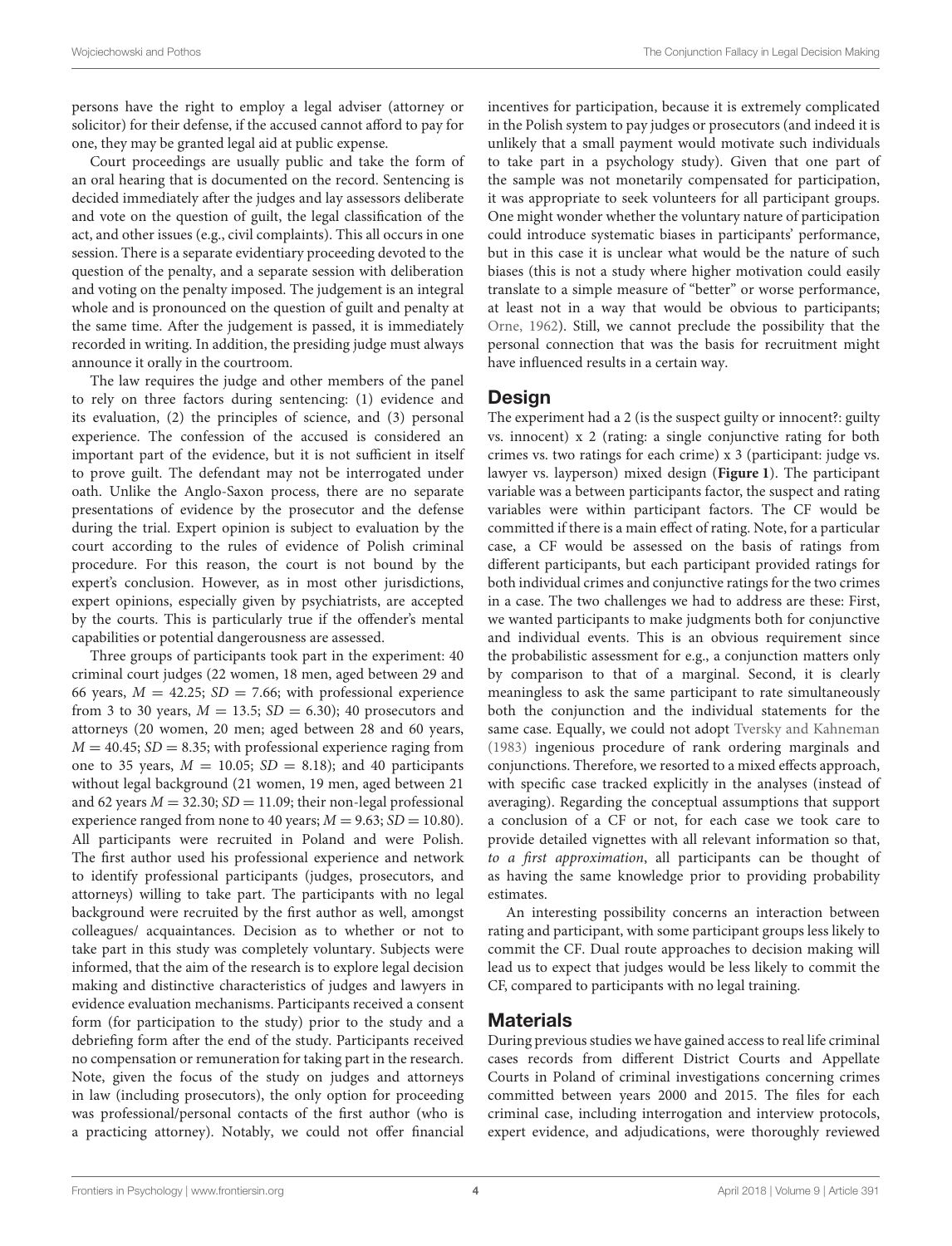

<span id="page-5-0"></span>

<span id="page-5-1"></span>and photocopied. Out of these 400 criminal cases, we first selected 60 cases based on the following criteria. First, we chose records from different court districts than those of the (legal profession) participants to eliminate possibility that subjects will be assessing cases they would have come across in the past. Second, we aimed for an approximate balance between cases in which the suspect was guilty and innocent, specifically cases for which the suspect was innocent of both crimes and guilty of both. Guilt of the suspect in individual cases was established on the basis of the ruling court's justification. Third, we required that, in cases of true statements from the suspect, there was overwhelming evidence independent of the suspect's statement which corroborated the statement and, in cases of false statements, that there was overwhelming evidence independent of the suspect's statement which refuted it. These criteria for inclusion are reasonable given that, on the one hand, complete truths are usually unobtainable in criminal cases but, on the other hand, making correct classifications of the transcripts was crucial for the study's validity. Fourth, as the study was based on case summaries (it would be impractical to employ full records), we ensured that the case summaries correctly revealed the guilt or innocence of the suspect. This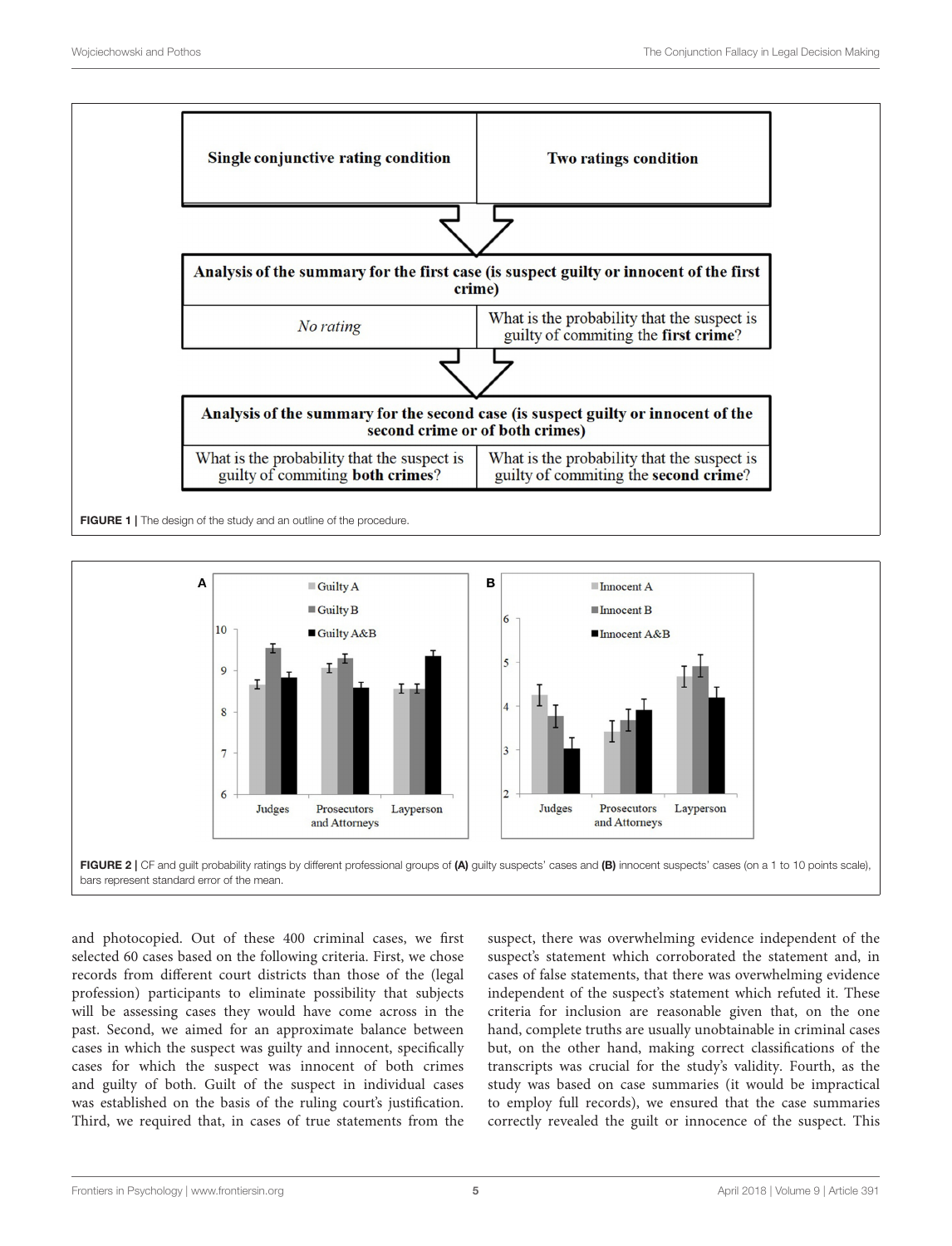

<span id="page-6-0"></span>was established by having two independent competent raters an experienced retired prosecutor and an experienced retired attorney recruited by the experimenter—examine each summary and determine whether the summary led to a conclusion regarding the suspect's guilt and innocence for one or both offenses consistent with the trial outcome. Only case summaries of confirmed valence during this preliminary stage were used in the main experiment. Finally, factors such as the type of crime and the suspect's gender, age, and ethnicity varied across the transcripts (but could not be fully counterbalanced). The above criteria allowed us to identify 18 case summaries (from the original 60 cases), divided as follows: 9 summaries of cases when suspect was guilty of both charges and 9 summaries of cases when suspect was innocent of both charges. All the materials were in Polish and are available from the authors on request.

## Procedure

All participants received three criminal case summaries to assess. They could freely choose where and when to complete the task. Participants were instructed to read the descriptions carefully and to assign a probability that the suspect is guilty on a 10 point scale, with anchors: 1-definitely innocent, to 10-definitely guilty. Note, arguably in real life legal decision making judgments are qualitative, but an examination of putative CFs requires numerical estimates (but see [Politzer and Baratgin, 2016,](#page-11-17) for a broadly relevant alternative approach). It took the subjects from 20 to 50 min to read descriptions of individual cases and to assign the probability. For each case, participants either rated the probability of each crime separately (two single ratings for each crime) or they provided a single conjunctive rating for both crimes. Participants randomly received two vs. one cases in which they had to make two individual judgments vs. one conjunctive one, or vice versa. So, each participant would have to make between four and five guilt determinations. Presentation order was randomized across participants, so that for the same pair of crimes, some participants were shown the relevant information in one order and other participants in the converse order.

## RESULTS

Unless stated otherwise, the dependent variable was the rating that a suspect was guilty of a particular crime, denoted as Prob(guilt). We collected 360 ratings from participants, equally divided between the three groups of participants (judges, lawyers, individuals without a legal background). Of these ratings, 170 pairs of crimes were rated individually and 190 pairs of crimes were rated with a single conjunctive rating. Subjects assigned probability of suspect's guilty on a 10-point scale, with anchors: 1-definitely innocent, to 10-definitely guilty. Below, when we talk about probability of guilt, we imply a linear mapping from these ratings to assumed, subjective probabilities.

We ran a mixed effects model (multilevel linear model in SPSS with both random and fixed effects) with probability rating as the dependent variable, profession as a fixed effect between participants independent variable (three levels: judge, lawyer, participants without legal education), rating type as a fixed effect within participants independent variable (three levels, probability for A, probability for B, and probability for the conjunction A&B), and case type (two levels, innocent vs. guilty cases) as the last fixed effect independent variable. Two interaction terms were included, rating x profession and rating x profession x case type; the restriction to these interaction terms was theoretically motivated. Note, it may be thought that case type should actually be used to split the data file, since obviously ratings for innocent cases would be very different for ratings for the guilty ones. However, regarding the key hypothesis of whether a CF occurs or not, for both guilty and innocent cases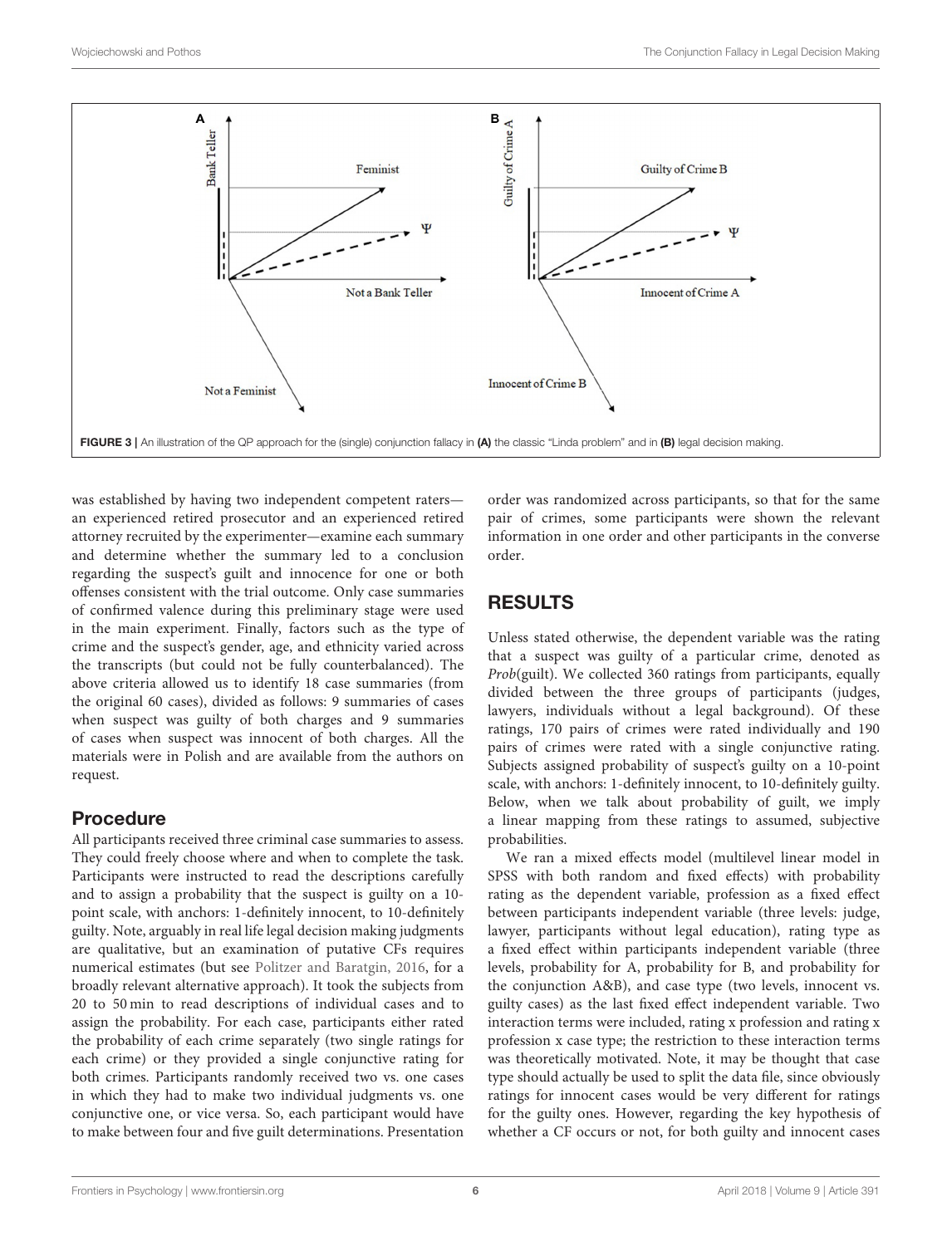a CF involves probabilities in the same direction, Prob (A&B) >  $Prob(A)$  or  $Prob(A&B) > Prob(B)$  (or both). We employed a single random effect of participant. The random effect was modeled with both intercept and slopes, but random slopes were employed only for the case type fixed effect, partly so as to not overcomplicate the model, partly because theoretically it is mainly the relationship between case type and the dependent variable that might plausibly be affected by the participant random effect. Note, the possibility of introducing a second random effect of particular test item is problematic because crossing these two random effects (participant and specific item) leads to many cells with just one observation.

An unstructured covariance matrix was assumed and model parameters were estimated with maximum likelihood, so that −2 log likelihood could be employed to evaluate nested models. For brevity we only consider three models, one without the random effect, one with the random effect but only intercepts, and the final one with the random effect and both intercepts and slopes. Each model elaboration was highly significant so it was the final model that was employed in the assessment of the hypotheses of interest  $[\chi^2(1) = 10, p = 0.001; \chi^2(5) = 55, p < 0.0005]$ . For the final model, there was a highly significant main effect of case type  $[F_{(1, 171.5)} = 403, p < 0.0005]$ , which is hardly surprising, since all it indicates is that participants responded differently to the cases which were really for guilty suspects vs. ones which were really for innocent suspects. This main effect is simply a validation of the design. The mean rating for guilty cases was indeed higher than for innocent ones  $[M_{\text{Gulity}} = 8.935,$  $SE_{Gulity} = 0.121$  vs.  $M_{Innocent} = 3.995$ ,  $SE_{Innocent} = 0.204$ ). More interestingly, there was also a highly significant triple interaction between rating, profession, and case type  $[F_{(8, 207.2)} = 2.706,$  $p = 0.007$ .

It is by analyzing this triple interaction that we can assess evidence for a CF, for different professions, and separately for the guilty vs. innocent cases. In order to do this, we ran simpler mixed effects models with participant still included as a random effect, but now the influence of the random effect restricted to intercepts; there was only a single fixed effect of rating. The post-hoc procedure for estimated means was uncorrected t-tests, since in all cases such comparisons would be planned as tests of a putative CF. For when the case type was guilty, for judges there was an effect of rating  $[F_{(2, 64,3)} = 3.503$ ,  $p = 0.036$ , but no evidence for a CF, rather a situation where  $Prob(B) > Prob(A&B)$  (M<sub>ProbB</sub> = 9.543, SE<sub>ProbB</sub> = 0.250;  $M_{\text{ProbA&B}} = 8.831$ ,  $SE_{\text{ProbA&B}} = 0.276$ , marginally approaching significance,  $p = 0.058$ ,  $d = 0.612$ ) [\(Taylor, 2015\)](#page-11-28). For lawyers there was no main effect of rating  $[F_{(2, 94)} = 2.331, p = 0.103]$ . For participants without a legal background there was an effect of rating  $[F_{(2, 61.9)}, p = 5.273, p = 0.008]$  and, importantly, in this case there was evidence for a double CF with Prob(A&B)  $(M_{\text{ProbA&B}} = 9.354, \text{ SE}_{\text{ProbA&B}} = 0.228)$  being greater than both  $Prob(A)$  (M<sub>ProbA</sub> = 8.563 SE<sub>ProbA</sub> = 0.217) and  $Prob(B)$  $(M_{\text{Prob}} = 8.563, SE_{\text{Prob}} = 0.217; \text{ in both cases } p = 0.005,$  $d = 0.636$ . For when the suspect was really innocent, there was no effect of rating for judges  $[F_{(2, 58.6)} = 2.081, p = 0.134]$  or for lawyers  $[F(2, 72) = 0.306, p = 0.737]$ , and in this case no effect for participants without a legal education too  $[F_{(2, 58.4)} = 1,$ 

 $p = 0.375$ . **[Figure 2](#page-5-1)** presents the probability assessments of judges, lawyers, and participants without legal background.

### **DISCUSSION**

A CF was observed in the case of probabilistic assessment in legal decision making, but only for participants without a legal background. Participants rated the probability of guilt for a suspect accused of two crimes. Participants either rated each crime separately or provided a single conjunctive judgment for both crimes. The finding that a CF can be observed in legal decision making is perhaps less surprising, since there have been other instances of probabilistic errors in related contexts (Walker et al., [1972;](#page-11-10) [Furnham, 1986\)](#page-11-11). The important conclusion concerns the lack of a CF, for participants with a legal background.

The observation of a double CF in the participant group with no legal background, but not for attorneys in law or judges, raises a potential question of whether the presence of the double CF in legal decision making of the type we explored has to do with lack of a legal background specifically or lack of a professional background more generally. The evidence suggests it is the former, since we took care to match the non-legal profession participants as closely as possible with the participants having a legal background (e.g., the average professional experience of the non-legal background participants was 9.84 years). Of course, one can wonder whether analogous patterns would be observed in other, specific professional groups, e.g., doctors. However, such an objective is beyond the scope of this work (and perhaps of arguable interest given the already extensive evidence for CF; e.g., see [Busemeyer et al., 2011,](#page-10-5) for a review). Instead, our question was this: considering a legal decision making situation where professional participants without a legal background can demonstrate a (double) CF, is there evidence that participants in legal professions demonstrate a similar bias? The answer is no and we argue that this is an interesting conclusion exactly because of the higher expectations for normative (legal) decision making for agents in theses professions.

Now that we have observed a CF, we turn the discussion to formal accounts of the CF. Some of the related formal work has been directed toward assessing whether a CF indeed represents a probabilistic error. Recently, there have been a few attempts to recast the CF as a judgment consistent with probability theory. We highlight two such attempts and focus on a third. First, inductive confirmation proponents have argued that in CF experimental paradigms participants do not mentally compute a conjunction, when faces with a statement such as BT&F (in [Tversky and Kahneman's, 1983,](#page-11-20) Linda paradigm), but rather with inductive confirmation, the extent to which adding some information (e.g., the Linda story) corroborates or disconfirms a hypothesis [\(Tentori et al., 2013\)](#page-11-29). Inductive confirmation is certainly a very powerful idea in belief updating, however, there are some concerns as to whether a CF paradigm can be recast as an inductive confirmation problem, especially in the case of the present experiment, where the conjunctive nature of the decision on both crimes was clear (see also [Busemeyer et al., 2015b\)](#page-10-10). Second, some researchers have advocated a view of normative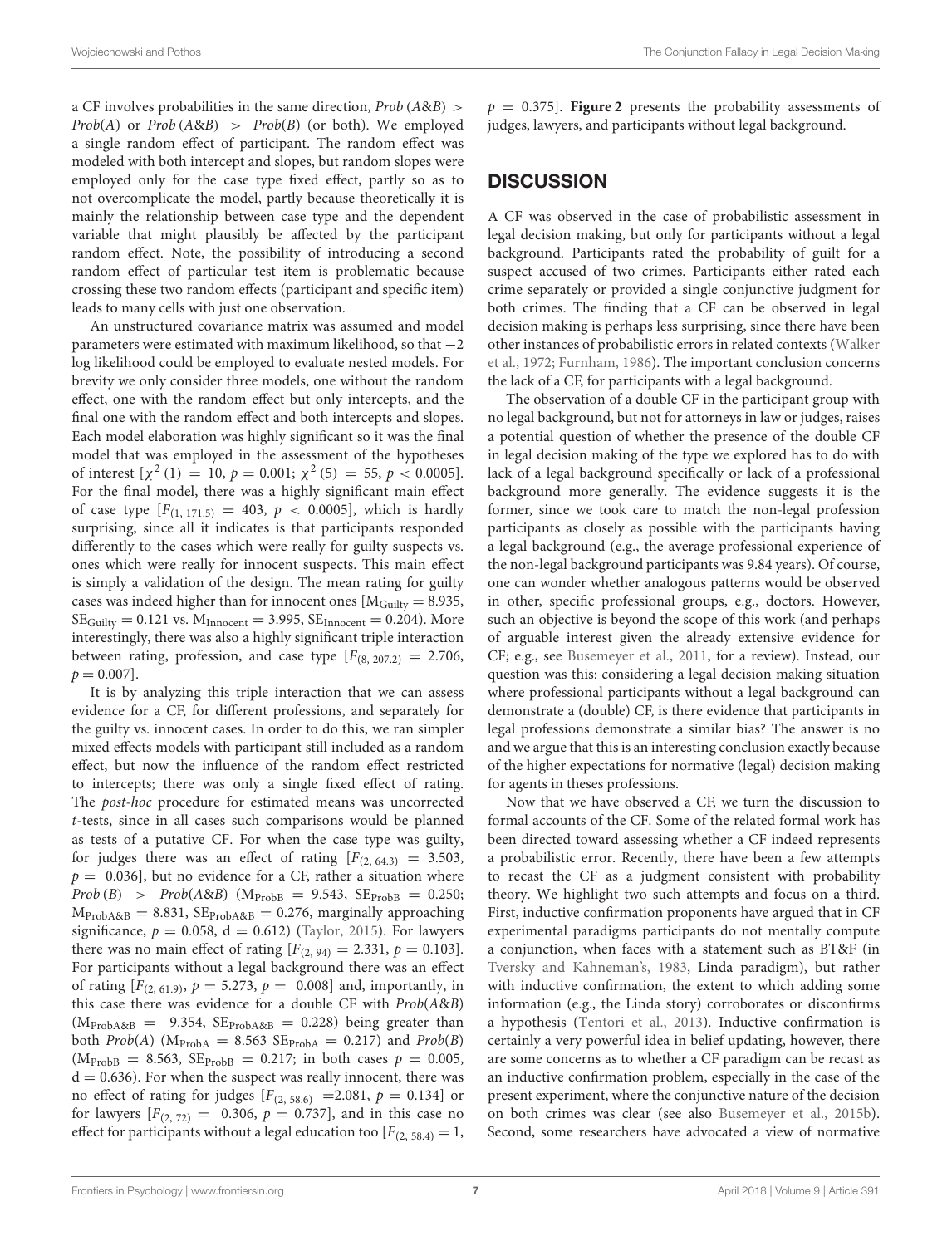decision making based on CPT, but with noise (Costello and Watts, [2014\)](#page-10-11). According to this view, probabilistic inference involves a process of mental sampling/ simulation, which is more error prone for more complex probabilities, such as conjunctions. However, there is no directly empirical evidence for such a mental sampling process and indeed the assumption appears particularly suspect in the case of highly unique and individualized situations, such as the crime summaries in the present study. Additionally, there have been some concerns regarding the extent to which the noise approach can offer a coherent account of both conditional probabilities and order effects in decision making.

Quantum probability theory (QPT) is a third formal approach to the CF and, even though it is not without criticism (Busemeyer and Wang, [2015;](#page-10-12) [Boyer-Kassem et al., 2016\)](#page-10-13), it does have an advantage of generality and generative value (e.g., Pothos and Busemeyer, [2013;](#page-11-30) [Wang et al., 2014;](#page-11-31) [White et al., 2014;](#page-11-32) Bruza et al., [2015\)](#page-10-14). We explain the QPT account detail since, while it can provide a simple and intuitive explanation for single CFs, double CFs require a degree of elaboration. We call QPT the rules for how to assign probabilities to events from quantum mechanics, without any of the physics. QPT basically provides a set of rules for probabilistic inference, alternative to CPT. QPT cognitive models have been pursued exactly for empirical results which are problematic from a classical perspective, such as the CF. They have been employed to accommodate a fairly wide range of decision fallacies, including order effects in evidence assessment in legal decision making [\(Aerts and Aerts, 1995;](#page-10-15) [Pothos and Busemeyer, 2009;](#page-11-33) [Trueblood and Busemeyer, 2010,](#page-11-34) [2011;](#page-11-35) [Busemeyer et al., 2011;](#page-10-5) [Wang et al., 2014;](#page-11-31) [White et al.,](#page-11-32) [2014,](#page-11-32) [2016;](#page-11-36) overviews in [Busemeyer and Bruza, 2011;](#page-10-16) Haven and Khrennikov, [2013;](#page-11-37) [Pothos and Busemeyer, 2013\)](#page-11-30). QPT inference is strongly dependent on context and perspective, so that, for example, the nominally same question may have different meanings depending on whether it is asked in isolation or together with other questions. Another feature of QPT is that some questions are compatible and for such questions probabilistic picture is nearly the same as in the classical case. However, other questions are incompatible and incompatible questions are subject to strong contextual/ order effects.

In the case of a single CF, we can illustrate a QPT approach by analogy to [Busemeyer et al.'s \(2011\)](#page-10-5) quantum model for the standard CF. The illustration develops on the basis of a greatly simplified caricature of the full model, but this is sufficient for the present purposes. In QPT, the first step is to specify a vector space such that each subspace in this space corresponds to the outcomes of different questions. In the simplest case, these subspaces are one dimensional (rays). The second step is to determine a (normalized) vector which has the role of the mental state just prior to answering the questions. Note, in QPT probabilistic assessment is always (mental) state dependent, while for CPT the role of the mental state, if at all, has to be taken into account as conditionalizing information. The third step is to compute probabilities given the QPT rules: the probability that a participant in mental state represented by  $\psi$  answers with "yes" a binary question A is given by *Prob*  $(A; \psi) = |P_{A, yes} \psi|^2$ , where  $P_{A,yes}$  is the projector operator onto the subspace representing the yes outcome for question A. A projector operator takes a vector and lays it down onto a subspace; then, probability is computed as the squared length of this projection. In the case of the classic CF, an illustrative caricature of the model is simply as in **[Figure 3A](#page-6-0)**, which was constructed by taking into account the minimal assumptions that the mental state at the outset has to be closer to the  $F_{\text{ves}}$  ray than the  $BT_{\text{ves}}$  one and that the BT, F rays are relatively uninformative relative to each other (a prototypical F is not particularly likely or unlikely to be a BT and vice versa). Then,  $Prob(BT; \psi)$  =  $|P_{BT,yes}\psi|^2$ , Prob  $(F\&$  then BT;  $\psi$ ) =  $|P_{BT,yes}P_{F,yes}\psi|^2$ . Note first that a conjunction for QPT incompatible questions can only be computed as a sequential projection, since we cannot concurrently determine the truth/falsity of incompatible questions. It can be readily seen that the end result from the sequential projection  $P_{BT,yes}P_{F,yes}\psi$  is larger than  $P_{BT,yes}\psi$ , that is, Prob (F& then BT;  $\psi$ ) > Prob (BT;  $\psi$ ). Without going into the details of whether this is a good model for the CF in the Linda paradigm or not (see [Busemeyer et al., 2011,](#page-10-5) [2015b\)](#page-10-10), one can readily see that it is possible to obtain the CF as a "correct" probabilistic outcome. The conceptual interpretation of the QPT CF model is that from the initial perspective of the Linda story it is very difficult to see Linda as a BT, but once we accept Linda as a F, then it becomes easier to imagine her as a BT too.

The reason for considering the above QPT approach is that this is the one most commonly employed in considerations of how QPT can describe the CF [\(Busemeyer et al., 2015a](#page-10-17)[,b\)](#page-10-10). However, most existing research in the CF has focused on single CFs, according to which  $Prob(A) > Prob(A \& B) > Prob(B)$ , that is a CF occurs only for one of the two conjuncts. If we had observed single CFs in the present results as well, it would be straightforward to adapt existing QPT work (e.g., **[Figure 3B](#page-6-0)**). Instead, the main result we obtained was one of a double CF. It is important to explain why the above approach cannot accommodate a double CF. For a double CF, we have: Prob(A),  $Prob(B)$  >  $Prob(A&B)$ , that is a CF occurs for both conjuncts. That the above QPT approach cannot accommodate double CFs can be seen by noting that *Prob* (*F& then BT*;  $\psi$ ) =  $|P_{BT,yes}P_{F,yes}\psi|^2$  =  $|P_{BT,yes}\psi_{F,yes}|^2|P_{F,yes}\psi|^2 = Prob(BT|F) Prob(F)$ . Therefore while we can have Prob (F& then BT;  $\psi$ ) > Prob(BT;  $\psi$ ), it is not possible to also have Prob (F &then BT;  $\psi$ ) > Prob(F;  $\psi$ ).

The double CF in the present work in the present work is an important empirical finding partly for the above reasons. It is worth noting that double CF evidence in the literature generally has been controversial (e.g., [Busemeyer et al., 2015b\)](#page-10-10), though in the present case a double CF is intuitive. For the participants with no legal background, we have a situation where  $Prob(A)$ ,  $Prob(B) > Prob(A&B)$ , for when evaluating criminal cases for which the suspect was guilty for both crimes.

Given that the standard version of an influential approach for the CF, QPT, cannot accommodate a double CF, it is worth exploring how a QPT account could be extended. A starting point is that the representation for such cases involves compatible questions, rather than incompatible ones as above this is an important assumption and we will return to it. This means that the consideration of each crime takes place in a separate QPT space. If in addition we have a tensor product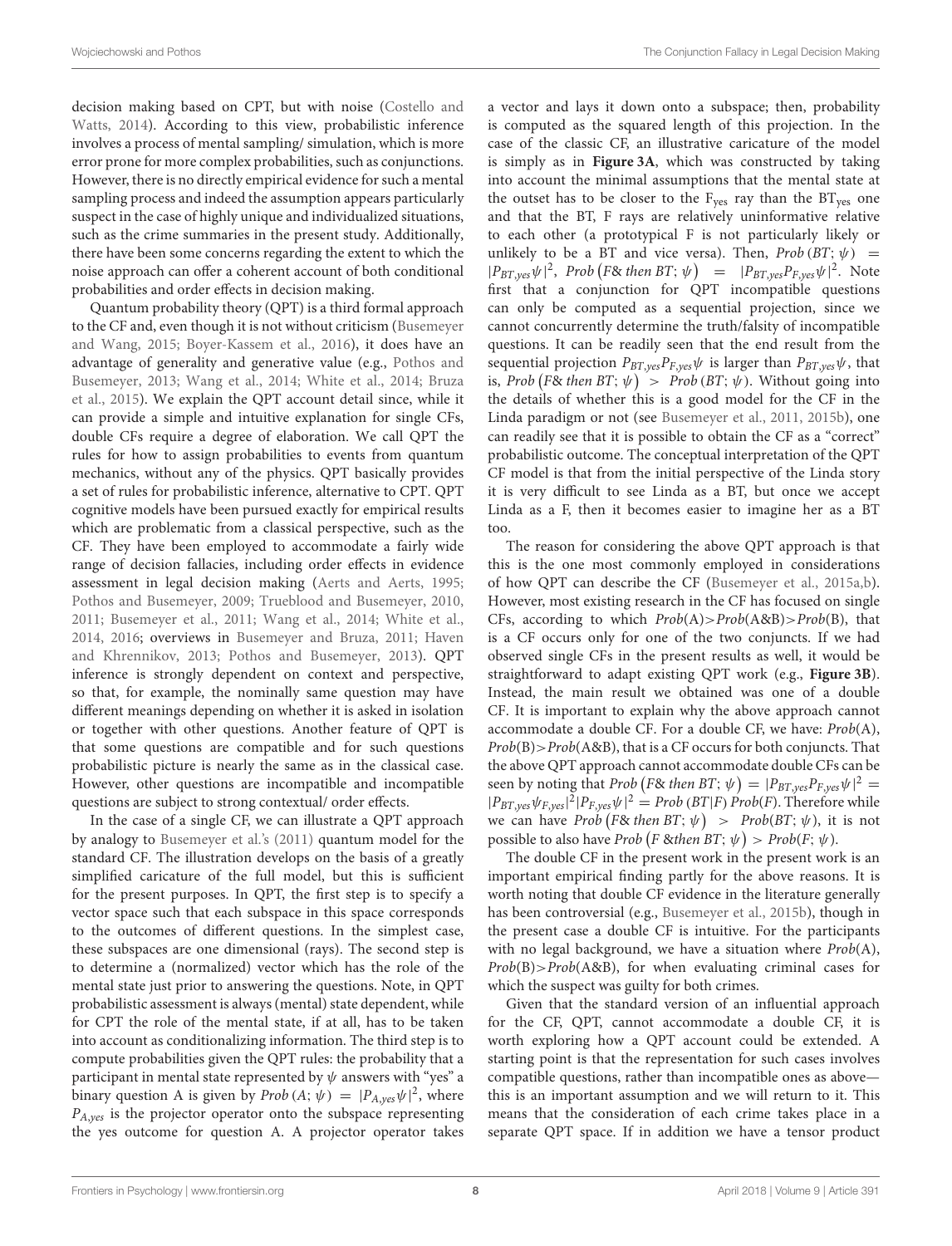Wojciechowski and Pothos The Conjunction Fallacy in Legal Decision Making

representations along the lines  $\psi$  =  $|c1_{yes}Crimel$ <sub>yes</sub> +  $c1_{no}Crimel_{no}\rangle\bigotimes$   $|c2_{yes}Crimel_{yes}$  +  $c2_{no}Crimel_{no}\rangle$  $=$   $c_1v_{\text{res}}c_2v_{\text{res}}$  |Crime1<sub>yes</sub>} |Crime2<sub>yes</sub>} +  $c_1v_{\text{res}}c_2v_{\text{res}}$  $|C$ rime $1_{\text{yes}}$   $|C$ rime $2_{\text{no}}$  + c $1_{\text{no}}$ c $2_{\text{ves}}$   $|C$ rime $1_{\text{no}}$   $|C$ rime $2_{\text{ves}}$  +  $c1_{no}c2_{no}$  |Crime $1_{no}$ } |Crime $2_{no}$ } (where | ...} is the Dirac bracket notation, indicating column vectors; we omit the tensor product symbol  $\otimes$  after the first expression for brevity, and  $c1_{yes}$ ,  $c1_{no}$ ,  $c2_{yes}$ ,  $c2_{no}$  are complex coefficients), then the situation is mostly classical. Denote as  $P_{Crimelves}$ the projector for a "yes" response for the first crime in a case and analogously for other P ... objects. For example, Prob(Crime $1_{yes}$  &Crime $2_{yes}$ ;  $\psi$ ) =  $|P_{Crimelyes} \bigotimes P_{Crimezyes} \psi|^{2}$  =  $|P_{Crimelyes} \bigotimes P_{Crimezyes} \mathcal{C}1_{yes} \mathcal{C}2_{yes} |Crimel_{yes}\rangle |Crimel_{yes}\rangle|^2 =$  $|c1_{\text{ves}}c2_{\text{ves}}|^2$ 2 =  $|c1_{yes}|^2|c2_{yes}|$  $= Prob(Crime1yes)$ Prob(Crime2yes), as expected classically. However, not all states  $\psi$  can have a tensor product structure. An extreme case of so-called entanglement would be a state of the form  $\psi$  = a |Crime1<sub>yes</sub>} |Crime2<sub>yes</sub>} + b |Crime1<sub>no</sub>} |Crime2<sub>no</sub>}, implying a commitment to a situation that a suspect either definitely committed both crimes or definitely did not commit either crime. In such a state, deciding on the first crime resolves any uncertainty about the second crime too. However, this is not sufficient to produce a CF. If, for example, we write  $\psi = a \vert Criminal_{\text{yes}} \vert \vert Criminal_{\text{yes}} \rangle + b \vert Criminal_{\text{yes}} \vert \vert Criminal_{\text{neg}} \rangle +$ c  $|C$ rime $1_{no}$   $|C$ rime $2_{yes}$  + d  $|C$ rime $1_{no}$   $|C$ rime $2_{no}$ , then  $Prob(Crimel_{yes}; \psi)$  =  $|P_{Crimelyes} \bigotimes I\psi|^2$  =  $|a|^2$  +  $|b|^2$  and *Prob*(Crime1<sub>yes</sub> & Crime2<sub>yes</sub>;  $\psi$ ) =  $|P_{Crimelyes} \bigotimes P_{Crimezyes} \psi |^2 = |a|^2$ . Clearly,  $Prob(Crimel_{yes}; \psi)$  $> Prob(Crimel_{\text{yes}} \& Crimel_{\text{yes}}; \psi).$ 

The observed results require an initial representation for the mental space in a tensor product structure as above, but also a thought process which "mixes" thoughts and beliefs between the two crimes [\(Pothos and Busemeyer, 2009;](#page-11-33) [Broekaert et al.,](#page-10-18) [2017\)](#page-10-18). It is not our purpose presently to outline in detail a full cognitive model for the consideration of criminal cases and we focus on the technical elements of QPT that allow for coverage of the results (for more relevant details see e.g., [Pothos and Busemeyer, 2009;](#page-11-33) [Trueblood and Busemeyer, 2011;](#page-11-35) [Pothos et al., 2013;](#page-11-38) [Wang et al., 2013;](#page-11-39) [Narens, 2014\)](#page-11-40). The generic thought process in QPT is typically modeled as a unitary operation and the specification of the unitary embodies the psychological assumptions about the thought process (however, note that analogous constructions in CPT still have to conform to the conjunction constraint; [Pothos and Busemeyer, 2009,](#page-11-33) demonstrate this directly). The unitary can have a tensor product structure  $U_{Crimel} \bigotimes U_{Crimel}$ , in which case nothing changes relative to above,  $Prob\left( Criminal_{yes} \& Criminal_{yes}; \, \psi\right)$  =  $|P_{Crimelyes}\bigotimes P_{Crimelyes} U_{Crimel}\bigotimes U_{Crimel}\psi|$  $2 =$ 

 $|P_{Crimelyes}U_{Crimel} \bigotimes P_{Crimelyes}U_{Crimel} \psi |^2$ ; this final expression will be constrained by the conjunction constraint. Suppose though that U has a more complex form, for example,

$$
U = \begin{pmatrix} 1 & 0 & 0 & 0 \\ 0 & 0 & -1 & 0 \\ 0 & -1 & 0 & 0 \\ 0 & 0 & 0 & 1 \end{pmatrix} \neq U_1 \bigotimes U_2 \text{ for any individual}
$$

 $U_1$ ,  $U_2$ . The main characteristic of this unitary is that it "mixes" amplitude from the space corresponding to the consideration of one crime to the space of the other. It is convenient to revert to matrix notation here, writing

$$
\psi = \begin{pmatrix} a \\ b \\ c \\ d \end{pmatrix}, P_{Crimelyes} \otimes I = \begin{pmatrix} 1 & 0 \\ 0 & 0 \end{pmatrix} \otimes \begin{pmatrix} 1 & 0 \\ 0 & 1 \end{pmatrix} = \begin{pmatrix} 1 & 0 & 0 & 0 \\ 0 & 1 & 0 & 0 \\ 0 & 0 & 0 & 0 \\ 0 & 0 & 0 & 0 \end{pmatrix},
$$
  
\n
$$
I \otimes P_{Crimezyes} = \begin{pmatrix} 1 & 0 \\ 0 & 1 \end{pmatrix} \otimes \begin{pmatrix} 1 & 0 \\ 0 & 0 \end{pmatrix} = \begin{pmatrix} 1 & 0 & 0 & 0 \\ 0 & 0 & 0 & 0 \\ 0 & 0 & 1 & 0 \\ 0 & 0 & 0 & 0 \end{pmatrix},
$$
 and  
\n
$$
P_{Crimelyes} \otimes P_{Crimezyes} = \begin{pmatrix} 1 & 0 \\ 0 & 0 \end{pmatrix} \otimes \begin{pmatrix} 1 & 0 \\ 0 & 0 \end{pmatrix} = \begin{pmatrix} 1 & 0 & 0 & 0 \\ 0 & 0 & 0 & 0 \\ 0 & 0 & 0 & 0 \\ 0 & 0 & 0 & 0 \end{pmatrix}.
$$

Given the above specification, we have:

Prob (Crimel<sub>yes</sub>; 
$$
\psi
$$
) =  $|P_{Crimelyes} I U \psi|^{2}$   
\n= $| \begin{pmatrix} 1 & 0 & 0 & 0 \\ 0 & 1 & 0 & 0 \\ 0 & 0 & 0 & 0 \\ 0 & 0 & 0 & 0 \end{pmatrix} \cdot \begin{pmatrix} 1 & 0 & 0 & 0 \\ 0 & 0 & -1 & 0 \\ 0 & -1 & 0 & 0 \\ 0 & 0 & 0 & 1 \end{pmatrix} \cdot \begin{pmatrix} a \\ b \\ c \\ d \end{pmatrix} |^{2} = |a - c|^{2}$ 

$$
Prob(Crime2_{yes}; \psi) = |I \bigotimes P_{Crime2yes} \cdot U\psi|^2 = |a - b|^2
$$

$$
Prob(Crimel_{yes} & Crimel_{yes}; \psi) = |a|^2 \tag{1}
$$

Recall that a mental state vector in QPT is normalized, therefore  $|a|^2 + |b|^2 + |c|^2 + |d|^2 = 1$ . However, since the above equations do not reference d, we have flexibility to accommodate the observed probabilities even in a real space, for example,  $|a|^2 = 0.944$ , so that  $a = 0.972$ ,  $|a - c|^2 = 0.877$ , so that  $c = 0.036$ ,  $|a - b|^2 = 0.868$ , so that  $b = 0.04$  and, from normalization, we have  $d = 0.052$ . Overall, these parameter values can produce the double CF observed for the participants judging the crimes when in both cases the suspect was in reality guilty. We stress that we do not intend this to be considered a QPT model for double CF proper; for such a model, more careful consideration should be given to the psychological motivation for the unitary matrix (corresponding to the thought process) and fitting of the marginal probabilities. Rather, our intention is to show how in principle one can extract a double CF from QPT, based on a modeling approach which has been employed before in decision making.

Overall, the present results revealed a double CF, for lay (regarding legal knowledge) individuals, but not for participants with more advanced levels of legal knowledge / experience with legal proceedings. As an empirical finding, this constitutes a salutary message regarding the ability of humans to embody rational decision making, in situations where there is a high expectation for such decision making. The double CF presents a challenge for decision models specifically developed to account for the CF and related fallacies. We focussed on one model, based on QPT. So far, QPT theory for the CF has been applied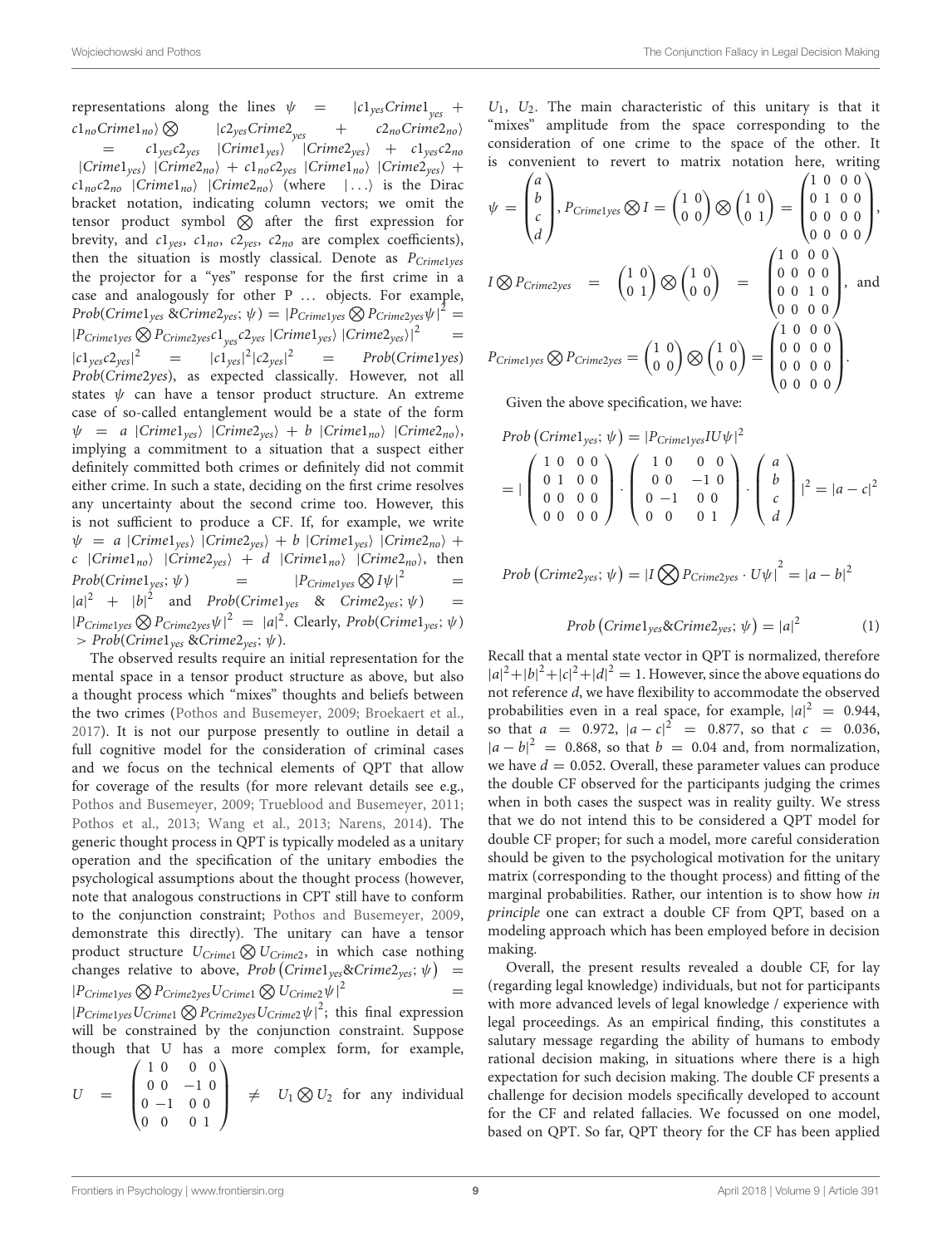to the single CF, which is by far the most common finding. Modeling of the single CF with QPT involves incompatible questions, which lead to a psychological explanation based on how one question alters our perspective for the other. Regarding the double CF, we have outlined one possibility based on QPT, corresponding to compatible questions, and a "mixing" thought process. Psychologically this corresponds to a consideration of the two questions in a way that thoughts making each one individually more likely interfere with each other in the conjunctive case to produce probabilities inconsistent with CPT.

Generally, whether two questions are more likely to be represented as incompatible or compatible is currently approached as an empirical issue: there are simple empirical tests, such as order effects, which allow us to determine empirically whether two questions are compatible or incompatible. The QPT modeling indicates that for (legally) naïve participants consideration of one crime impacts on the consideration of the other crime. Perhaps for lay participants naïve familiarity with situations where a person is either generally guilty or not guilty at all influences their perception of how guilt for one crime affects guilt for another. Note, even though the QPT model is descriptive, it does accommodate results which are beyond any standard CTP approach. In order to develop the present intuitions into more inferential models, one challenge is to link various individual differences aspects of the participants (such as experience with particular situations) to key aspects of the modeling, notably compatibility vs. incompatibility. Notwithstanding these challenges for future work, the present results provide both additional evidence that

## **REFERENCES**

- <span id="page-10-15"></span>Aerts, D., and Aerts, S. (1995). Applications of quantum statistics in psychological studies of decision processes. Found. Sci. 1, 85–97. doi: [10.1007/BF00208726](https://doi.org/10.1007/BF00208726)
- <span id="page-10-7"></span>Baratgin, J., and Politzer, G. (2006). Is the mind Bayesian? The case for agnosticism. Mind Soc. 5, 1–38. doi: [10.1007/s11299-006-0007-1](https://doi.org/10.1007/s11299-006-0007-1)
- <span id="page-10-1"></span>Baratgin, J., Over, D. P., and Politzer, G. (2014). New psychological paradigm for conditionals and general de Finetti tables. Mind Lang. 29, 73–84. doi: [10.1111/mila.12042](https://doi.org/10.1111/mila.12042)
- <span id="page-10-13"></span>Boyer-Kassem, T., Duchene, S., and Guerci, E. (2016). Quantum-like models cannot account for the conjunction fallacy. Theor. Decis. 81, 479–510. doi: [10.1007/s11238-016-9549-9](https://doi.org/10.1007/s11238-016-9549-9)
- <span id="page-10-18"></span>Broekaert, J., Basieva, I., Blasiak, P., and Pothos, E. M. (2017). Quantum-like dynamics applied to cognition: a consideration of available options. Proc. R. Soc A 375:20160387. doi: [10.1098/rsta.2016.0387](https://doi.org/10.1098/rsta.2016.0387)
- <span id="page-10-14"></span>Bruza, P. D., Wang, Z. and Busemeyer, J. R. (2015). Quantum cognition: a new theoretical approach to psychology. Trends Cogn. Sci. 19, 383–393. doi: [10.1016/j.tics.2015.05.001](https://doi.org/10.1016/j.tics.2015.05.001)
- <span id="page-10-16"></span>Busemeyer, J. R., and Bruza, P. (2011). Quantum Models of Cognition and Decision Making. Cambridge: Cambridge University Press.
- <span id="page-10-12"></span>Busemeyer, J. R., and Wang, Z. (2015). What is quantum cognition, and how is it applied to psychology? Curr. Dir. Psychol. Sci. 24, 163–169. doi: [10.1177/0963721414568663](https://doi.org/10.1177/0963721414568663)
- <span id="page-10-5"></span>Busemeyer, J. R., Pothos, E. M., Franco, R., and Trueblood, J. S. (2011). A quantum theoretical explanation for probability judgment "errors". Psychol. Rev. 118, 193–218. doi: [10.1037/a0022542](https://doi.org/10.1037/a0022542)
- <span id="page-10-17"></span>Busemeyer, J. R., Wang, Z., and Pothos, E. (2015a). "Quantum models of cognition and decision," in Oxford Handbook of Computational and Mathematical

legal decision making should be further scrutinized for potential fallacies and a theoretical framework with QPT which, however preliminary, offers some possible insights regarding human behavior.

### ETHICS STATEMENT

This study was carried out in accordance with the recommendations of the Code of Ethics of the Polish Psychological Society with written informed consent from all subjects. The protocol was approved by the Ethics Committe at the Pedagogics and Psychology Faculty at the University of Silesia.

### AUTHOR CONTRIBUTIONS

BW and EP contributed to the conception and design of the study; BW organized the database; BW and EP performed the statistical analysis; BW and EP wrote the first draft of the manuscript.

### FUNDING

This paper is a part of the research project "Quantum probability theory and psychological mechanisms of decision—making in criminial proceedings" funded by the Polish National Science Center (NCN) within the Sonata 11 funding scheme, grant no. 2016/21/D/HS6/02401 to BW. EP was funded by Leverhulme Trust grant RPG-2015-311 and H2020-MSCA-IF-2015 grant 696331.

Psychology, eds J. R. Busemeyer, Z. Wang, J. T. Townsend, and A. Eidels (New York, NY Oxford University Press), 369–389.

- <span id="page-10-10"></span>Busemeyer, J. R., Wang, Z., Pothos, E. M., and Trueblood, J. S. (2015b). The conjunction fallacy, confirmation and quantum theory: comment on Tentori, Crupi and Russo (2013). J. Exp. Psychol. Gen. 144, 236–243. doi: [10.1037/xge0000035](https://doi.org/10.1037/xge0000035)
- <span id="page-10-11"></span>Costello, F., and Watts, P. (2014). Surprisingly rational: probability theory plus noise explains biases in judgment. Psychol. Rev. 121, 463–480. doi: [10.1037/a0037010](https://doi.org/10.1037/a0037010)
- <span id="page-10-2"></span>Cruz, N., Baratgin, J., Oaksford, M., and Over, D. E. (2015). Bayesian reasoning with ifs and ands and ors. Front. Psychol. 6:192. doi: [10.3389/fpsyg.2015.00192](https://doi.org/10.3389/fpsyg.2015.00192)
- <span id="page-10-0"></span>Daftary-Kapur, T., Dumas, R., and Penrod, S. D. (2010). Jury decision-making biases and methods to counter them. Legal Criminol. Psychol. 15, 133–154. doi: [10.1348/135532509X465624](https://doi.org/10.1348/135532509X465624)
- <span id="page-10-4"></span>de Finetti, B. (1993). Theory of Probability: A Critical Introductory Treatment. Vol. 1, 2. Transl. by A. Machi and A. Smith. New York, NY: Wiley.
- <span id="page-10-3"></span>de Finetti, B., Machi, A., and Smith, A. (1993). Theory of Probability: A Critical Introductory Treatment. New York, NY: Wiley.
- <span id="page-10-8"></span>DeNeys, W., and Goel, V. (2011). "Heuristics and biases in the brain: Dual neural pathways for decision making," in Neuroscience of Decision Making, eds O. Vartanian and D. R. Mandel (New York, NY: Psychology Press), 125–141.
- <span id="page-10-6"></span>Dulany, D. E., and Hilton, D. (1991). Conversational implicature, conscious representation, and the conjunction fallacy. Soc. Cogn. 9, 85–110. doi: [10.1521/soco.1991.9.1.85](https://doi.org/10.1521/soco.1991.9.1.85)
- <span id="page-10-9"></span>Elqayam, S., and Evans, J. S. B. T. (2013). Rationality in the new paradigm: strict versus soft Bayesian approaches. Think. Reason. 19, 453–470. doi: [10.1080/13546783.2013.834268](https://doi.org/10.1080/13546783.2013.834268)